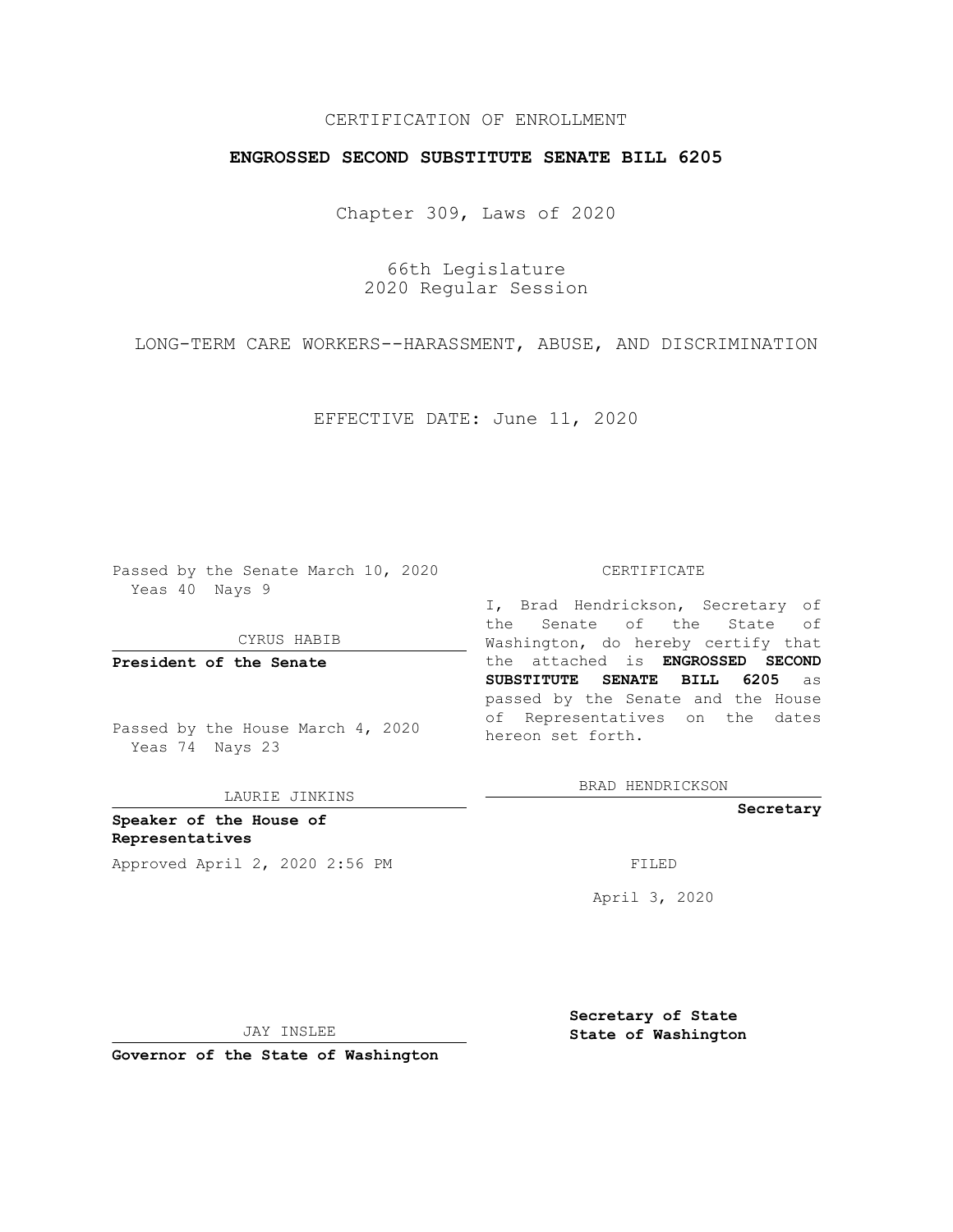### **ENGROSSED SECOND SUBSTITUTE SENATE BILL 6205**

AS AMENDED BY THE HOUSE

Passed Legislature - 2020 Regular Session

# **State of Washington 66th Legislature 2020 Regular Session**

**By** Senate Ways & Means (originally sponsored by Senators Cleveland, Conway, Randall, Keiser, Mullet, Frockt, Billig, Saldaña, Dhingra, Van De Wege, Hunt, Kuderer, Lovelett, Stanford, and Wilson, C.)

READ FIRST TIME 02/11/20.

 AN ACT Relating to preventing harassment, abuse, and discrimination experienced by long-term care workers; adding a new chapter to Title 49 RCW; creating a new section; and prescribing 4 penalties.

BE IT ENACTED BY THE LEGISLATURE OF THE STATE OF WASHINGTON:

 NEW SECTION. **Sec. 1.** (1) The legislature finds that, as the citizens of Washington state age and their life expectancy increases, demand for long-term care is also on the rise. Like many Americans, Washingtonians prefer to stay in their own homes and communities as they age, fueling an increased demand for home-based long-term services and supports. Nationally, the direct care workforce is expected to increase by more than one million jobs, making this one of the fastest growing occupations in the country.

 (2) As the state of Washington is a national leader in supporting individuals to receive services in their own homes where self- direction, autonomy, choice, and dignity is valued. The average needs and acuity levels of people served in their homes has increased and become more diverse. The prevalence of individuals with complex behaviors due to their disabilities is a growing issue experienced by individuals who need assistance with personal care tasks in their own homes and to be able to fully integrate in community living.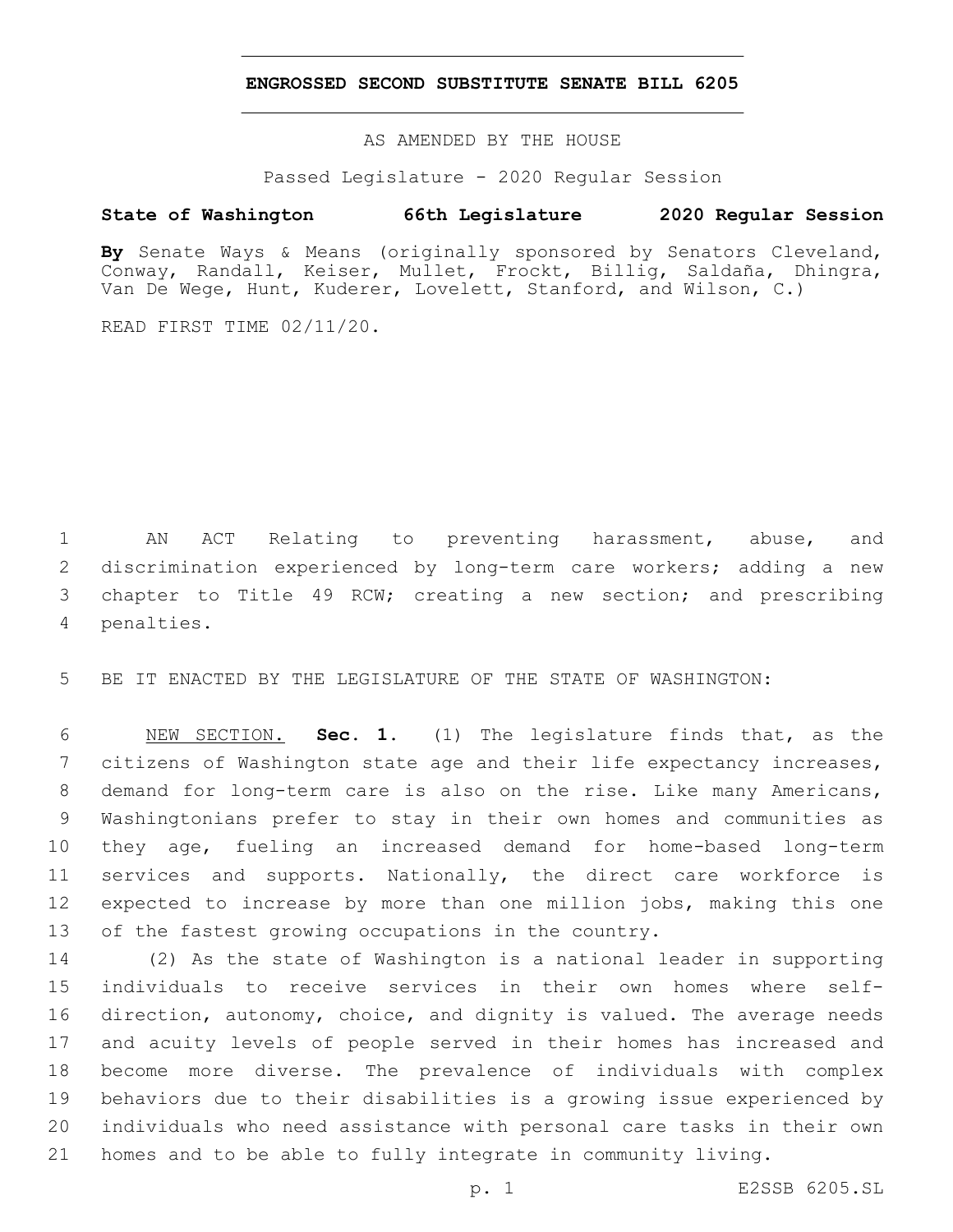(3) The lack of workplace safety, including incidents of verbal and physical aggression, as well as sexual harassment, is an occupational hazard for many long-term care workers, including those who work in the homes of the person to whom they provide care. The risk may be outside the control of the individual receiving care due to the conduct of others in the home. The risk may be due to symptoms or conditions that can manifest with individuals communicating their needs in ways that an individual caring for the person may experience or interpret as harassment, abuse, or violence. In any event, caregivers should not have to experience discrimination, abusive 11 conduct, and challenging behaviors without assistance or redress.

 (4) Workers who have adverse experiences at work can manifest negative physical and mental health outcomes. These workers often leave the field of direct caregiving, resulting in fewer available caregivers in the workforce, increased turnover, and lower quality of 16 care received by individuals in their own homes.

 (5) Adequate preparation of caregivers helps both the caregiver and person receiving care. Caregivers should be equipped with information, including relevant care plans and behavioral support interventions, existing problem-solving tools, and strategies to 21 improve safe care delivery.

 (6) The legislature further finds that caregivers are the backbone of long-term services and supports in Washington. Therefore, 24 the intent of this act is to reduce the instances of harassment, discrimination, and abuse experienced by caregivers, and ensure that they feel safe while providing care while also prioritizing the continuity of care for individuals who rely on their assistance. This will improve the quality of care provided to Washingtonians and build a strong workforce to meet future care needs in the state.

 NEW SECTION. **Sec. 2.** The definitions in this section apply throughout this chapter unless the context clearly requires 32 otherwise.

 (1) "Abusive conduct" means conduct in a work setting that qualifies as workplace aggression, workplace violence, aggravated workplace violence, physical sexual aggression, rape, attempted rape, sexual contact, sexual harassment, workplace physical aggression, workplace verbal aggression, or inappropriate sexual behavior. For service recipients, behavior that meets the definition of subsection (3) of this section is not considered abusive conduct for the

p. 2 E2SSB 6205.SL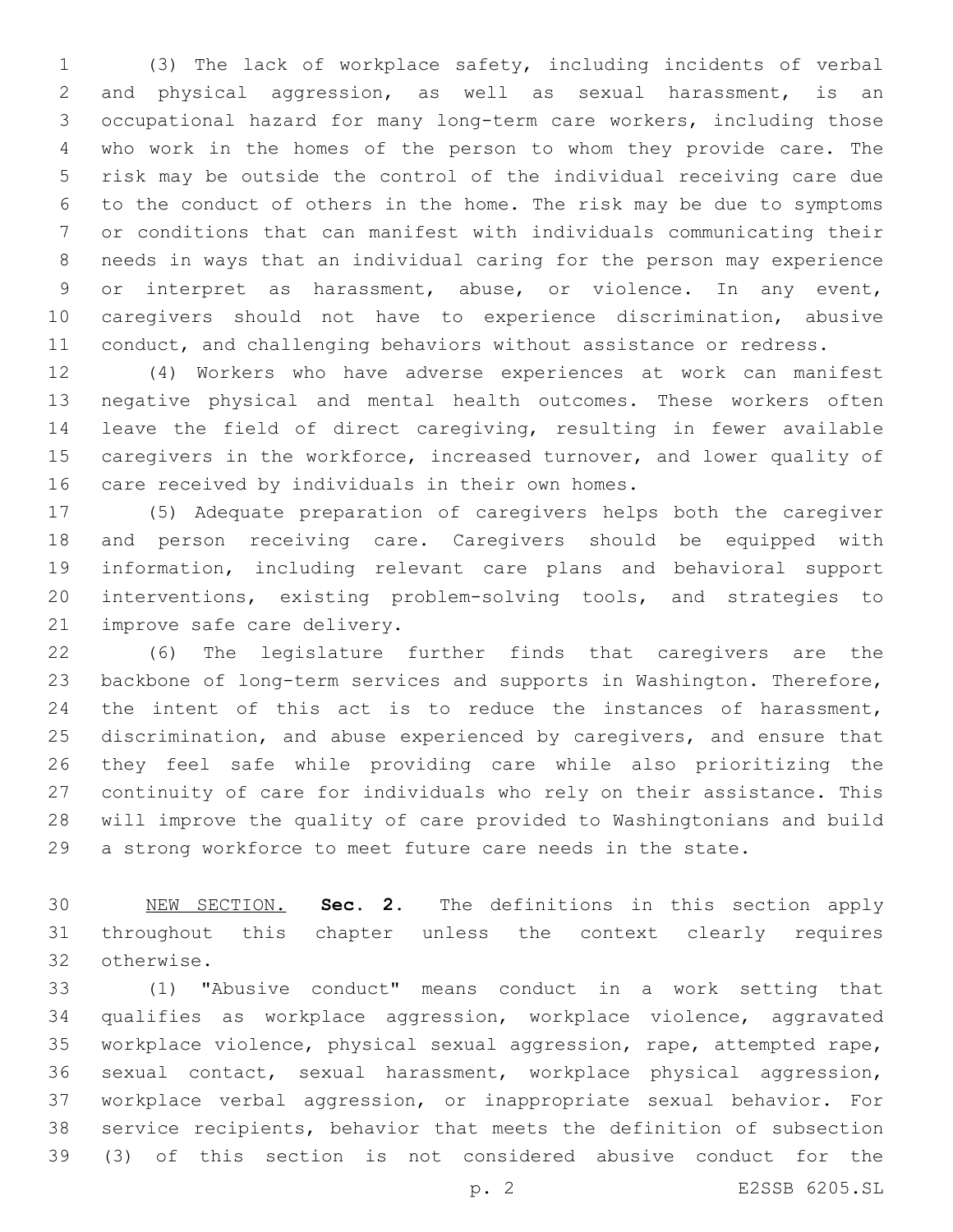purposes of this chapter if expressly exempted from the applicable 2 definition.

 (2) "Aggravated workplace violence," "aggravated violence," or "aggravated violent act" means assault or physically threatening behavior involving the use of a lethal weapon or a common object used as a lethal weapon, regardless of whether the use of a lethal weapon 7 resulted in injury.

 (3) "Challenging behavior" means behavior by a service recipient that is specifically caused by or related to a disability that might be experienced by a long-term care worker as offensive or presenting 11 a safety risk.

12 (4) "Covered employer" means:

 (a) A consumer directed employer as defined in RCW 74.39A.009; 14 and

(b) A home care agency as defined in RCW 70.127.010.

(5) "Department" means the department of labor and industries.

(6) "Disability" has the same meaning as in RCW 49.60.040.

 (7) "Discrimination" means employment discrimination prohibited by chapter 49.60 RCW, including discriminatory harassment. It shall not constitute discrimination for a recipient of personal care services as defined in RCW 74.39A.009 to refuse to hire or terminate an employment relationship with an employee based on gender 23 preferences.

 (8) "Discriminatory harassment" is unwelcome conduct that is based on a protected class listed in RCW 49.60.030(1) where the conduct is enough to create a work environment that a reasonable person would consider intimidating, hostile, or abusive. "Discriminatory harassment" includes sexual harassment. For service recipients, behavior that meets the definition of subsection (3) of this section is not considered discriminatory harassment for purposes 31 of this chapter.

 (9) "Employee" means a long-term care worker as defined in RCW 74.39A.009 that is employed by a covered employer.

 (10) "Inappropriate sexual behavior" means nonphysical acts of a sexual nature that a reasonable person would consider offensive or intimidating, such as sexual comments, unwanted requests for dates or sexual favors, or leaving sexually explicit material in view. An act may be considered inappropriate sexual behavior independent of whether the act is severe or pervasive enough to be considered sexual harassment. For service recipients, behavior that meets the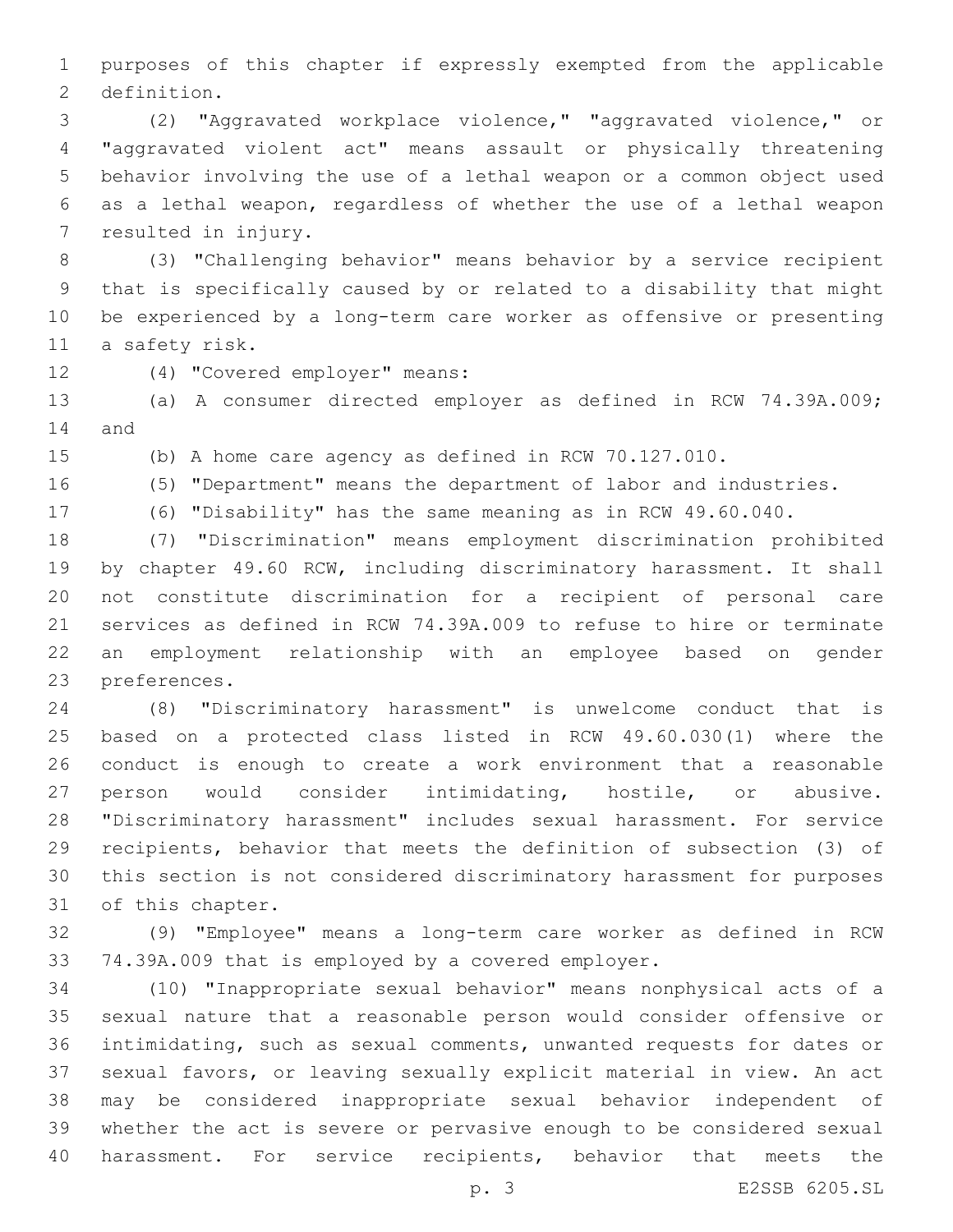definition of subsection (3) of this section is not considered inappropriate sexual behavior for purposes of this chapter.

 (11) "Long-term care workers" means all persons who provide paid, hands-on personal care services for the elderly or persons with disabilities, including individual providers of home care services, direct care workers employed by home care agencies or a consumer directed employer, and providers of home care services to persons with developmental disabilities under Title 71A RCW.

 (12) "Physical sexual aggression" means any type of sexual 10 contact or behavior, other than rape or attempted rape, that occurs without the explicit consent of the recipient. For service recipients, behavior that meets the definition of subsection (3) of this section is not considered physical sexual aggression for the 14 purposes of this chapter.

 (13) "Rape" or "attempted rape" have the same meanings as in RCW 16 9A.44.040, 9A.44.050, and 9A.44.060.

 (14) "Sexual contact" has the same meaning as in RCW 9A.44.010. For service recipients, behavior that meets the definition of subsection (3) of this section is not considered sexual contact for 20 the purposes of this chapter.

 (15) "Sexual harassment" has the same meaning as in RCW 28A.640.020. For service recipients, behavior that meets the definition of subsection (3) of this section is not considered sexual 24 harassment for purposes of this chapter.

 (16) "Trauma-informed care" means a strength-based service 26 delivery approach that:

 (a) Is grounded in the understanding of and responsiveness to the 28 impact of trauma;

 (b) Emphasizes physical, psychological, and emotional safety for 30 both providers and survivors; and

 (c) Creates opportunities for survivors to rebuild a sense of 32 control and empowerment.

 (17) "Workplace physical aggression" means an occurrence of physically threatening behavior in a work setting, including threats of physical harm, or an occurrence of slapping, biting, or intentionally bumping. For service recipients, behavior that meets the definition of subsection (3) of this section is not considered workplace physical aggression for purposes of this chapter.

 (18) "Workplace verbal aggression" means acts of nonphysical hostility or threats of violence in the work setting. "Workplace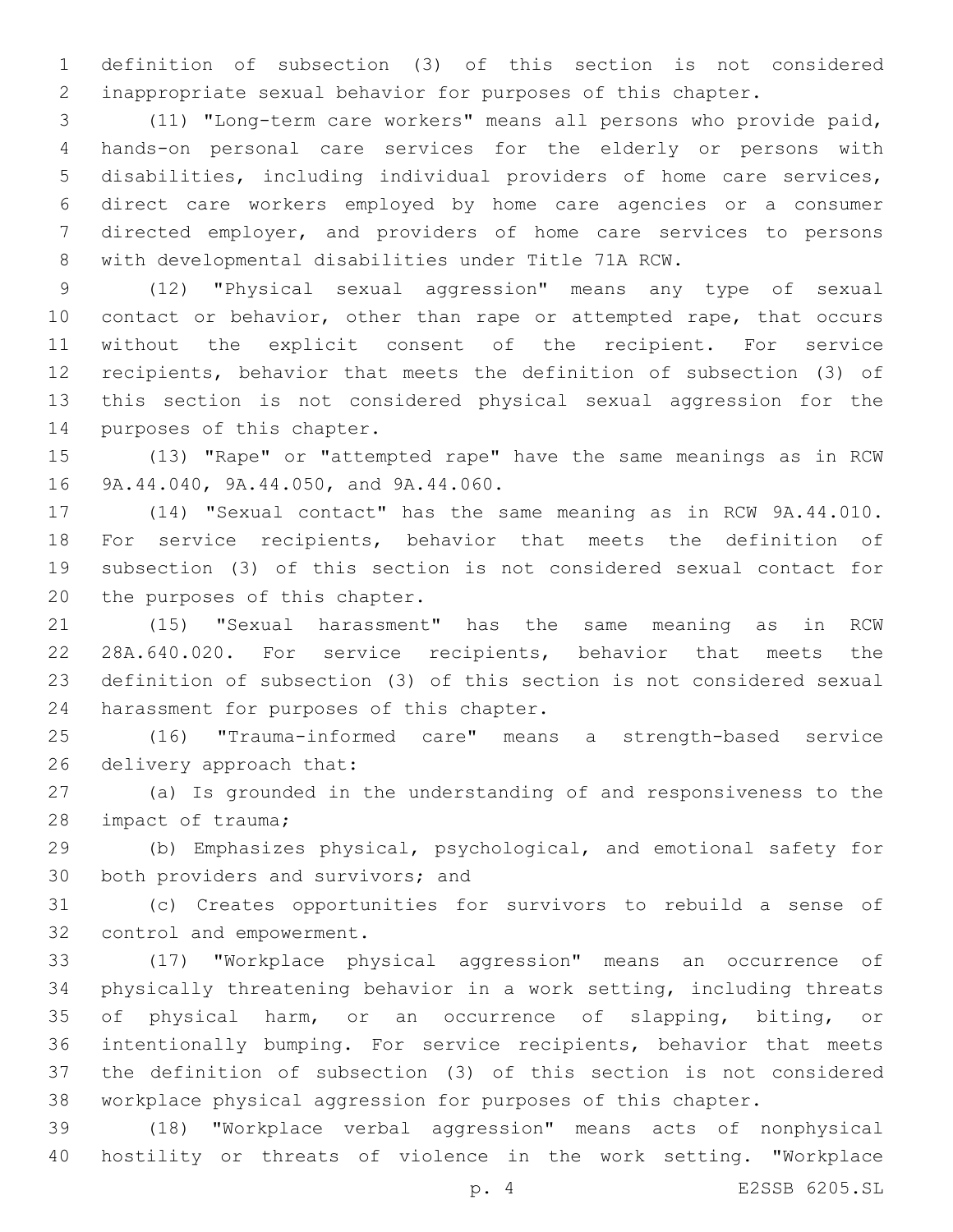verbal aggression" includes verbal aggression such as insulting or belittling an individual. For service recipients, behavior that meets the definition of subsection (3) of this section is not considered workplace verbal aggression for purposes of this chapter.

 (19) "Workplace violence," "violence," or "violent act" means the occurrence of physical assault, such as hitting or kicking, including using a nonlethal weapon. For service recipients, behavior that meets the definition of subsection (3) of this section is not considered 9 workplace violence for purposes of this chapter.

 NEW SECTION. **Sec. 3.** (1) Beginning July 1, 2021, each covered employer must adopt and maintain a comprehensive written policy concerning how the covered employer shall address instances of discrimination, abusive conduct, and challenging behavior and work to resolve issues impacting the provision of personal care. The covered employer must:

 (a) Disseminate the comprehensive written policy to each employee 17 at the beginning of employment, annually, and on the issuance of any substantive update to the comprehensive written policy;

 (b) Post the comprehensive written policy in prominent locations at its place of business and in a prominent location on its web site, such as an online payroll portal, if applicable. The covered employer must provide employees with a copy of the current policy within thirty days of the employee's date of hire, and at least once a year 24 thereafter;

 (c) Make the policy available in plain English and in each of the three languages spoken most by long-term care workers in the state;

(d) Review and update the adopted policy annually; and

 (e) Ensure that all employees are aware of the current policy and 29 the changes from the previous policy.

(2) At a minimum, the comprehensive written policy must include:

 (a) A definition of discrimination, harassment, abusive conduct, 32 and challenging behavior;

 (b) A description of the types of discrimination and abusive conduct covered by the policy, with examples relevant to the long-35 term care workforce;

 (c) The identification of multiple persons to whom an employee may report discrimination, abusive conduct, and challenging behavior;

 (d) Stated permission and a process for allowing workers to leave situations where they feel their safety is at immediate risk. This

p. 5 E2SSB 6205.SL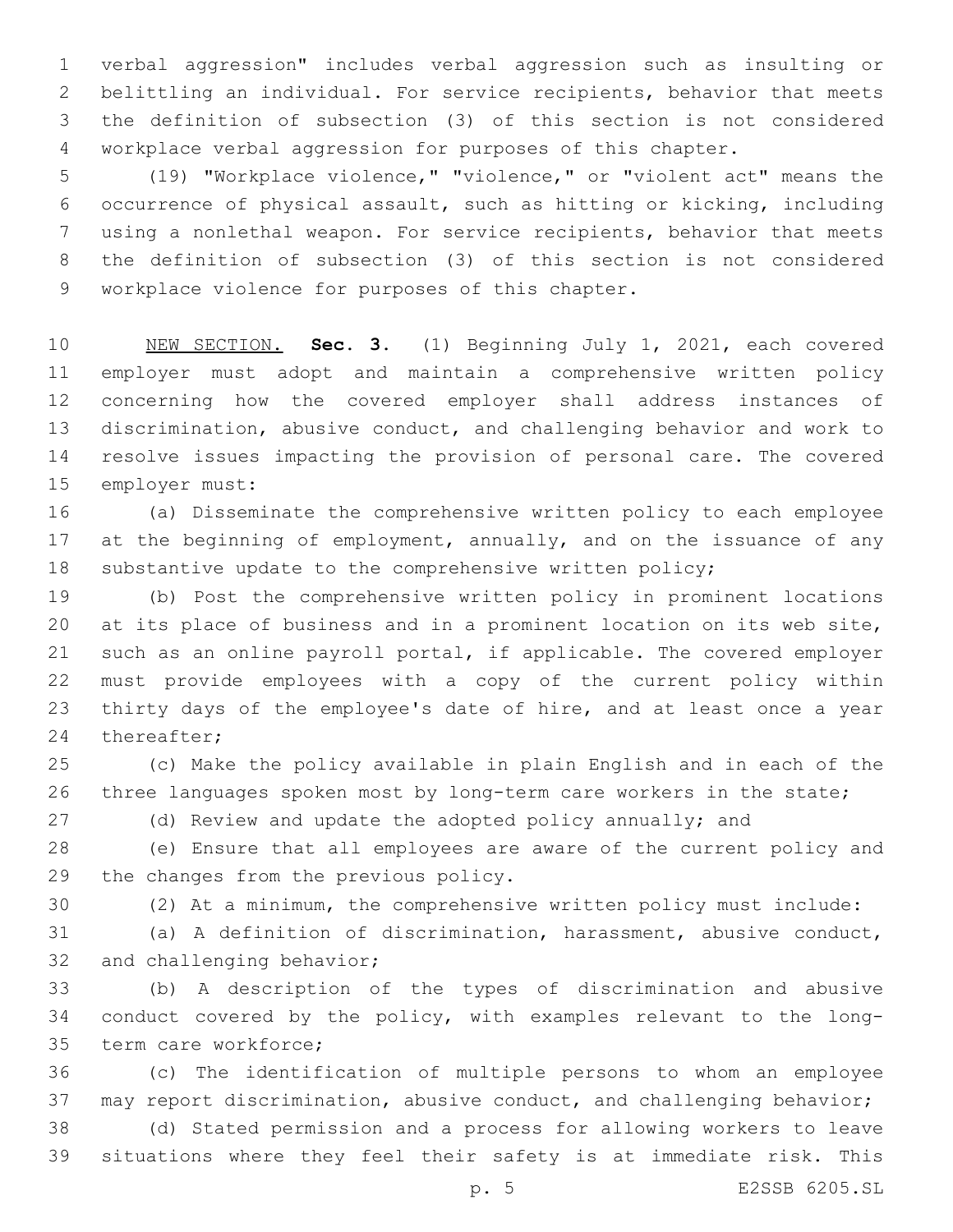process must include a requirement to notify the employer and applicable third parties such as department of social and health services case managers, emergency services, or service recipient decision makers as soon as possible. The process must not authorize abandonment as defined in RCW 74.34.020 unless the worker has called the phone number provided by the employer for emergency assistance 7 and has a reasonable fear of imminent bodily harm;

 (e) A stated prohibition against retaliation for actions related to disclosing, challenging, reporting, testifying, or assisting in an investigation regarding allegations of discrimination, abusive conduct, or challenging behavior, and a description of how the employer will protect employees against retaliation;

 (f) A list of resources about discrimination and harassment for long-term care workers to utilize. At a minimum, the resources must include contact information of the equal employment opportunity commission, the Washington state human rights commission, and local advocacy groups focused on preventing harassment and discrimination 18 and providing support for survivors; and

 (g) Any additional components recommended by the work group established in section 7 of this act for the purpose of preventing discrimination and abusive conduct and responding to challenging 22 behavior.

 NEW SECTION. **Sec. 4.** (1)(a) Beginning July 1, 2021, each covered employer shall implement a plan to prevent and protect employees from abusive conduct, to assist employees working in environments with challenging behavior, and work to resolve issues impacting the provision of personal care. This plan should be reviewed and updated as necessary and at least once every three years. The plan shall be developed and monitored by a workplace safety committee. The members of the workplace safety committee shall consist of individuals that are employee-elected, employer-selected, and include at least one service recipient representative. The number of employee-elected members shall equal or exceed the number of employer-selected members. A labor management committee established by a collective bargaining agreement that receives formal input from representatives of service recipients who wish to participate in the committee's deliberations shall be sufficient to fulfill the requirement for a workplace safety committee in this chapter.

p. 6 E2SSB 6205.SL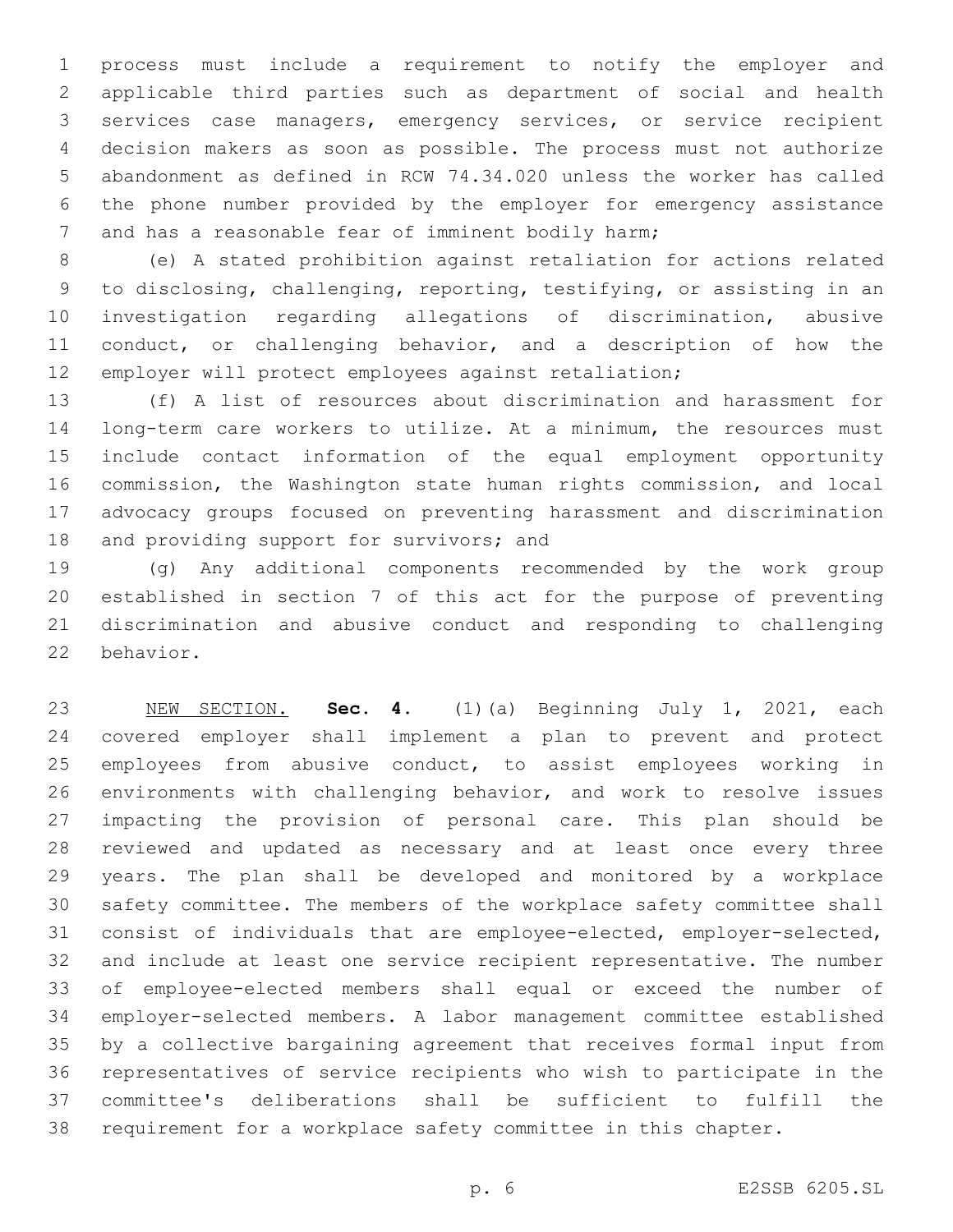(b) If a workplace safety committee does not have the requisite number of employee-elected members or service recipient representatives because employees or service recipient representatives do not wish to participate in the workplace safety committee, the covered employer will be considered in compliance with the requirement to have a workplace safety committee if the covered employer has documented evidence showing it was unable to get employees or a service recipient representative to participate in the 9 workplace safety committee.

 (2) The plan developed under subsection (1) of this section, at a 11 minimum, must include:

 (a) Processes for intervening and providing assistance to an employee directly affected by challenging behavior including accessing technical assistance or similar resources, if available, to 15 assist employees when challenging behavior occurs;

 (b) Processes that covered employers may follow to engage appropriate members of the care team, such as case managers or health professionals when allegations of discrimination, abusive conduct, or 19 challenging behaviors occur;

 (c) The development of processes for reporting, intervening, and providing assistance to an employee directly affected by abusive 22 conduct; and

 (d) Processes covered employers may follow to engage the service recipient in problem resolution with the goal of ending abusive or discriminatory conduct while working to address issues impacting the 26 provision of personal care.

 (3) Each covered employer and workplace safety committee must annually review the frequency of incidents of discrimination and abusive conduct in the home care setting, including identification of the causes for, and consequences of, abusive conduct and any emerging issues that contribute to abusive conduct. As part of its annual review, the workplace safety committee must also review the number of miscategorizations in aggregate. The covered employer must adjust the plan developed under subsection (1) of this section as necessary 35 based on this annual review.

 (4) In developing the plan required by subsection (1) of this section, the covered employer shall consider any guidelines on violence in the workplace or in health care settings issued by the department of health, the department of social and health services, the department of labor and industries, the federal occupational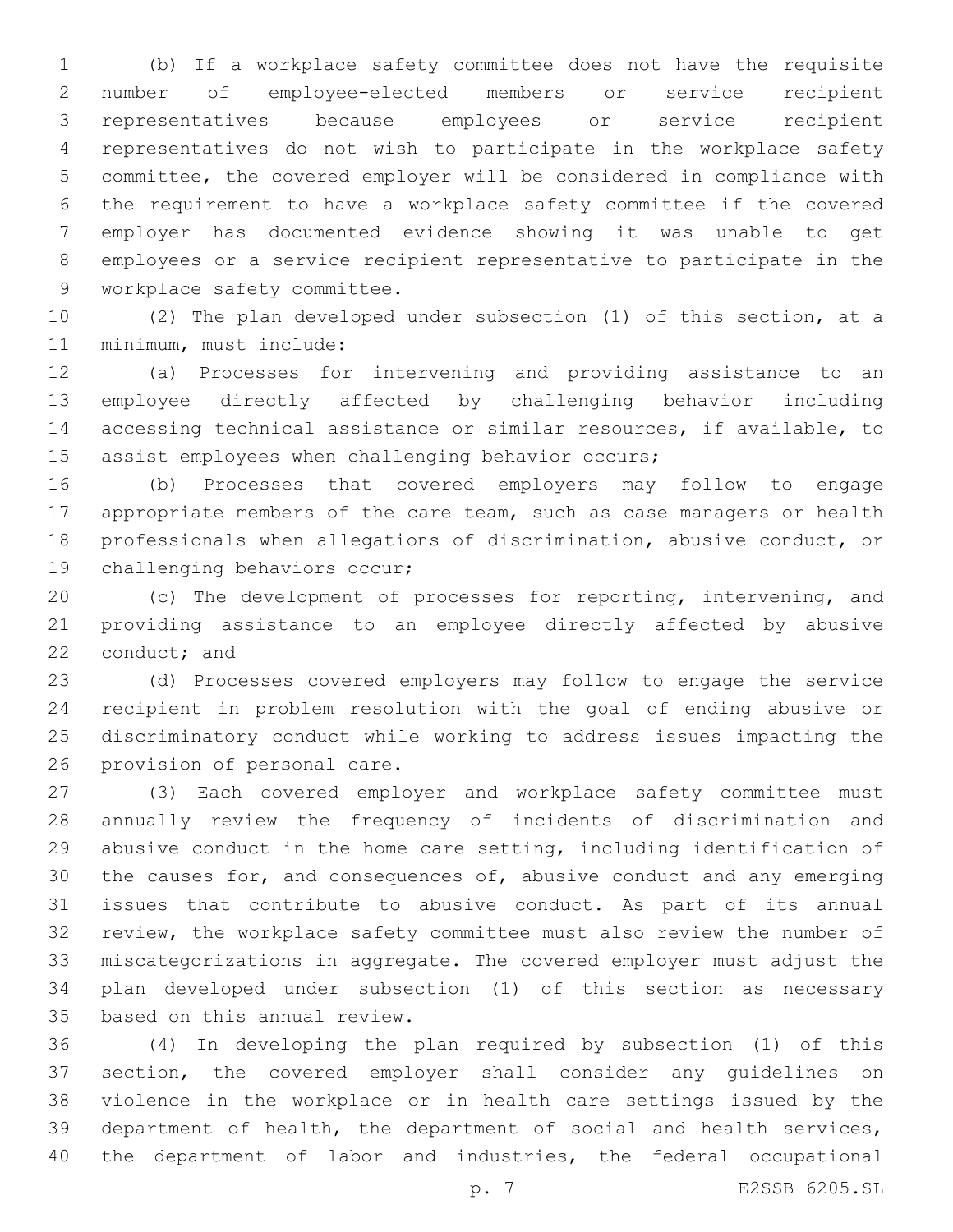safety and health administration, and the work group created in 2 section 7 of this act.

 (5) Nothing in this chapter requires an individual recipient of services to develop or implement the plan required by this section.

 NEW SECTION. **Sec. 5.** (1)(a) Covered employers must inform an employee of instances of discrimination and abusive conduct occurring in or around the service recipient's home care setting prior to assigning the employee to that service recipient, and throughout the duration of service, if those instances are:

10 (i) Documented by the covered employer; or

 (ii) Documented by the department of social and health services 12 and communicated to the covered employer.

 (b) Covered employers must inform an employee, prior to assigning the employee to a service recipient, of a service recipient's 15 challenging behavior that is documented:

16 (i) In the service recipient's care plan;

17 (ii) By the covered employer; or

 (iii) By the department of social and health services and 19 communicated to the covered employer.

 (2)(a) Communication of the information in subsection (1) of this section must be tailored to respect the privacy of service recipients in accordance with the federal health insurance portability and 23 accountability act of 1996.

 (b) Upon request of the service recipient, a covered employer must provide a copy of the information the covered employer communicated to the employee under subsection (1) of this section.

 (3) If a covered employer miscategorizes an instance as discrimination or abusive conduct that should have been categorized as challenging behavior, or if a covered employer miscategorizes an instance as challenging behavior that should have been categorized as discrimination or abusive conduct, the covered employer must correct the categorization, correct how the instance was reported under section 6 of this act, and comply with any provisions under this chapter applicable to addressing the behavior or conduct.

 (4) A covered employer may not terminate an employee, reduce the pay of an employee, or not offer future assignments to an employee for requesting reassignment due to alleged discrimination, abusive 38 conduct, or challenging behavior.

(5) Nothing in this section prevents a covered employer from: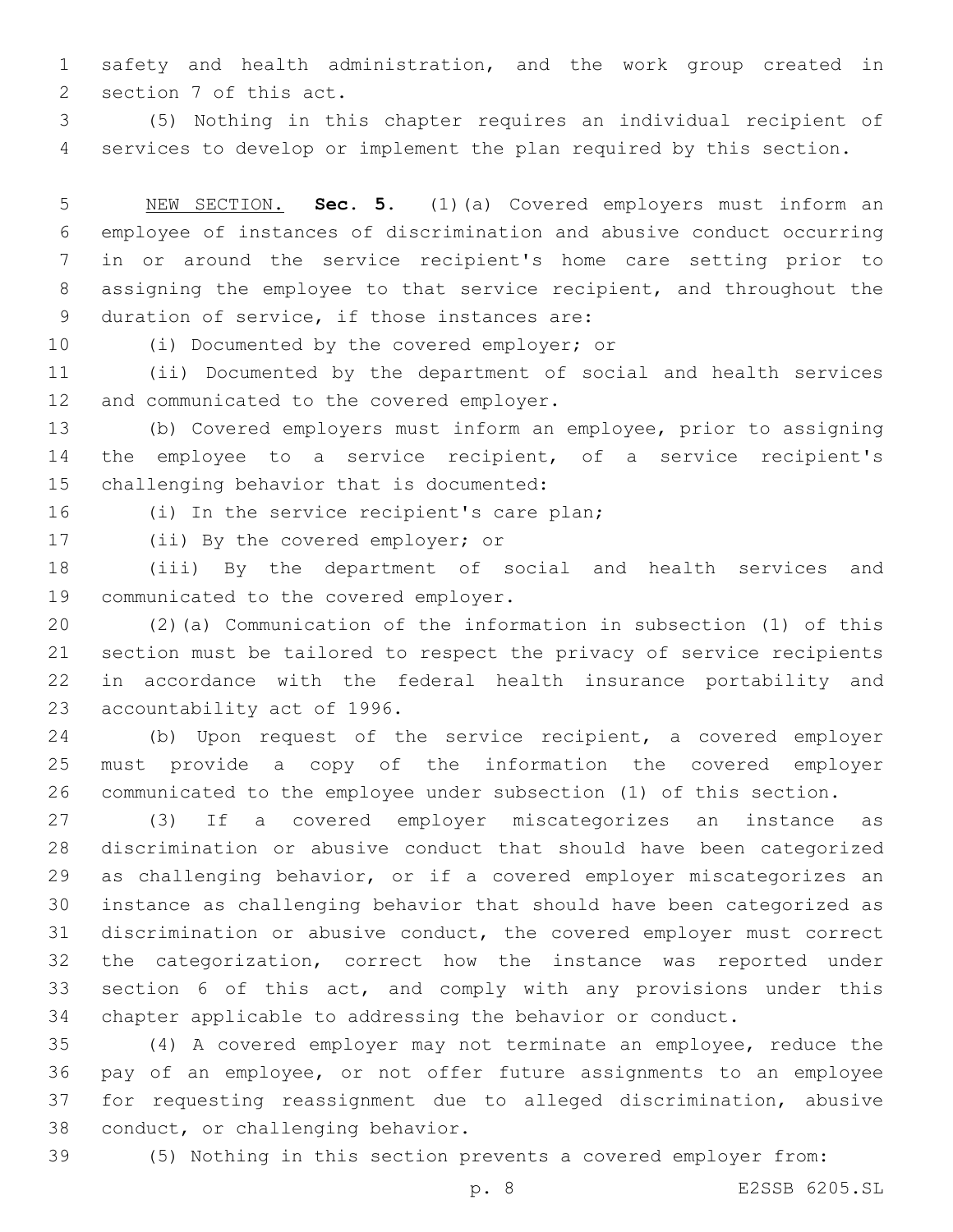(a) Disciplining or terminating an employee if an allegation or request for reassignment was reasonably determined to be false or not 3 made in good faith;

 (b) Terminating an employee or reducing hours due to lack of 5 suitable work; or

 (c) Disciplining or terminating an employee for lawful reasons 7 unrelated to their request for reassignment.

 (6) Nothing in this section requires an individual recipient of services to provide information required by this section to an employee. Nothing in this chapter shall limit the rights of a 11 recipient of services under chapter 74.39A RCW to select, dismiss, assign hours, and supervise the work of individual providers as in 13 RCW 74.39A.500(1)(b).

 NEW SECTION. **Sec. 6.** (1) Covered employers are required to keep a record of any reported incidents of discrimination or abusive conduct experienced by an employee during the provision of paid personal care services. The records must be kept for at least five years following the reported act and must be made available for inspection by the department or its agents upon request. If the covered employer makes its records available to the exclusive bargaining representative representing the employer's employees, the exclusive bargaining representative may assess whether the employer is meeting the data collection requirements in this section. The department must take into consideration the exclusive bargaining representative's assessment when determining whether an employer is in compliance with this section. Covered employers must make anonymized aggregate data of reported incidents available to the work group created under section 7 of this act.

(2) The retained records must include:29

30 (a) The covered employer's name and address;

(b) The date, time, and location of where the act occurred;

32 (c) The reporting method;

(d) The name of the person who experienced the act;

(e) A description of the person committing the act as:

35 (i) A service recipient;

- (ii) Another resident of the home care setting;
- 37 (iii) A visitor to the home care setting;
- 38 (iv) Another employee;
- 39 (v) A manager or supervisor; or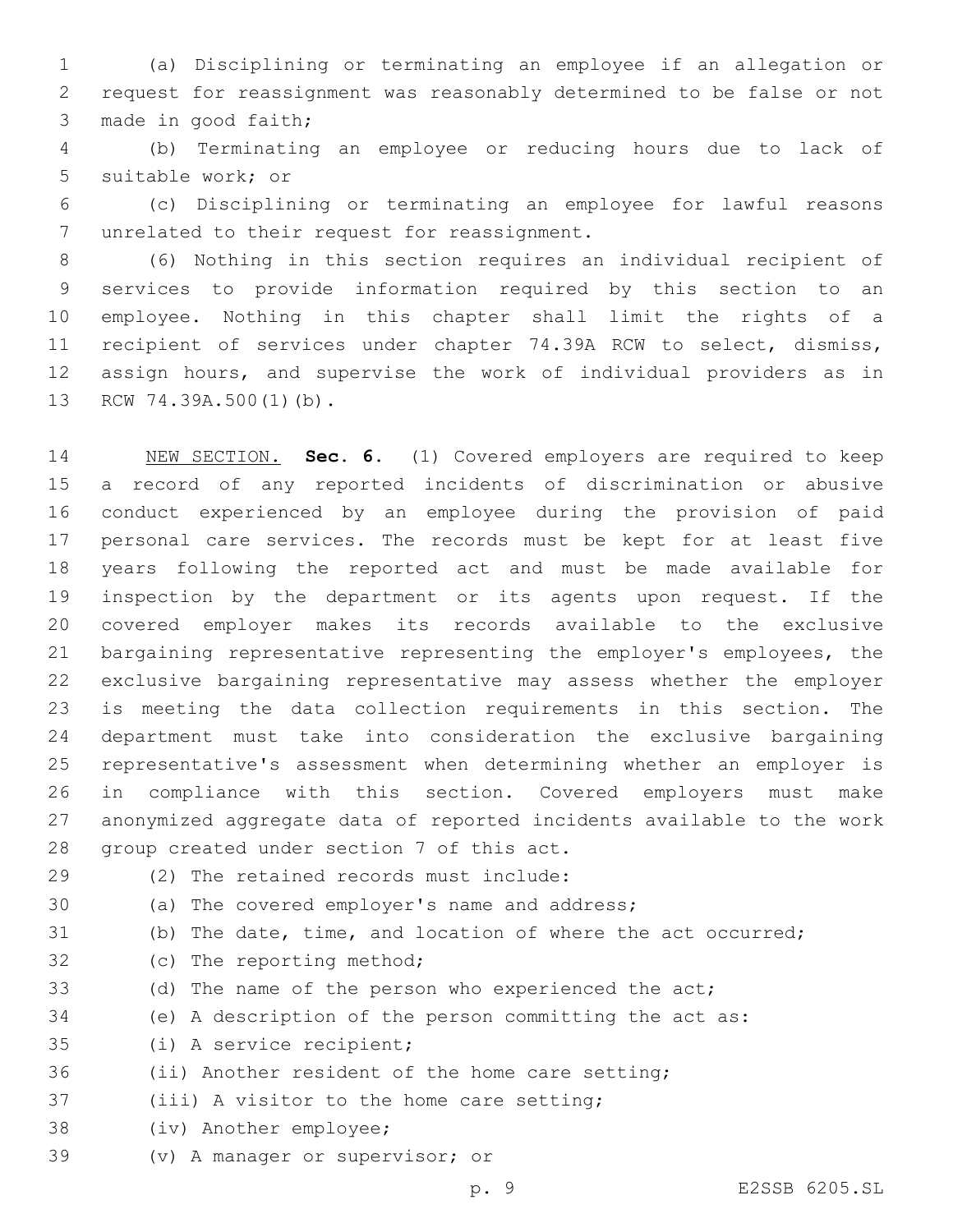1 (vi) Other;

2 (f) A description of the type of act as one or more of the following:3

4 (i) Discrimination, including discriminatory harassment;

5 (ii) Sexual harassment, inappropriate sexual behavior, or sexual contact;6

- 7 (iii) Physical sexual aggression;
- 8 (iv) Rape or attempted rape;
- 9 (v) Workplace verbal aggression;
- 10 (vi) Workplace violence;
- 11 (vii) Workplace physical aggression; or
- 12 (viii) Aggravated workplace violence;

13 (g) A description of the actions taken by the employee and the 14 covered employer in response to the act; and

15 (h) A description of how the incident was resolved.

16 (3) Nothing in this section requires an individual recipient of 17 services to keep, collect, or provide any data required by this 18 section to the department.

 (4) Communication of the information in this section must be tailored to respect the privacy of service recipients in accordance with the federal health insurance portability and accountability act 22 of 1996.

 NEW SECTION. **Sec. 7.** (1) The department of social and health services must convene a stakeholder work group to recommend policy changes and best practices for training employers, long-term care workers, and service recipients to keep home care settings free from discrimination and abusive conduct while maintaining the ability for individuals who need services to access needed services while maintaining the ability to provide services.

30 (2) To the extent practicable, the following groups should be 31 represented in the work group, each group may have one 32 representative, unless otherwise specified:

33 (a) The department of social and health services; 34 (b) The department of labor and industries;

35 (c) The Washington state human rights commission;

 (d) Two representatives of covered employers, one of which is chosen by the association which represents home care agencies which contract with area agencies on aging for medicaid home care services, 39 and one of which is representative of the consumer-directed employer;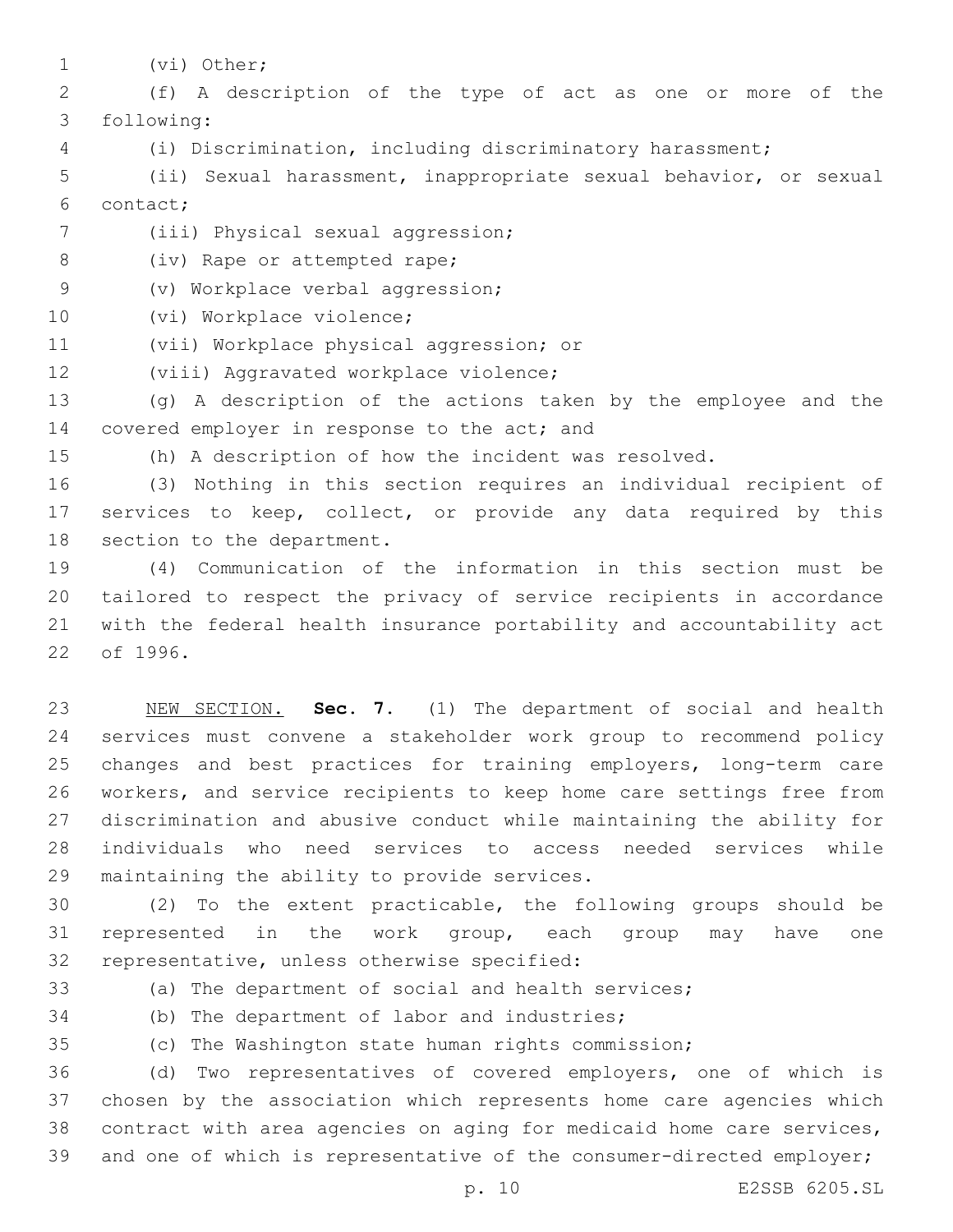1 (e) Two representatives from labor organizations representing 2 employees;

3 (f) Two long-term care workers that work for a covered employer;

4 (g) Organizations with at least five years of experience 5 providing training to at least ten thousand long-term care workers;

6 (h) Two representatives of disability advocacy organizations, at 7 least one of whom represents individuals with developmental 8 disabilities;

9 (i) Three service recipients, at least one of whom lives with a 10 developmental disability and one of whom is over age sixty-five;

11 (j) A family member or quardian of a service recipient;

12 (k) Area agencies on aging; and

13 (l) No more than three subject matter experts determined to be 14 necessary by the work group.

15 (3) In developing the report required by subsection (4) of this 16 section, the work group shall consider:

17 (a) Using new employee orientation to emphasize the prevention of 18 discrimination and abusive conduct;

19 (b) The extent to which current training content could be 20 modified to cover content within existing hours of required training 21 such as basic, modified basic, and/or continuing education;

22 (c) Requiring training about discrimination and abusive conduct 23 for all employees;

24 (d) Interactive teaching strategies that engage across multiple 25 literacy levels;

26 (e) Factors that are predictive of discrimination and abusive 27 conduct;

28 (f) The violence escalation cycle;

29 (g) De-escalation techniques to minimize abusive conduct or 30 challenging behavior;

31 (h) Strategies to prevent physical harm with hands-on practice or 32 role play;

33 (i) How incorporating information on trauma-informed care could 34 improve the effectiveness of training and reduce interruptions to the 35 provision of personal care;

36 (j) How incorporating person-centered planning practices could 37 minimize challenging behaviors and reduce interruptions to the 38 provision of personal care;

39 (k) Best practices for documenting and reporting incidents;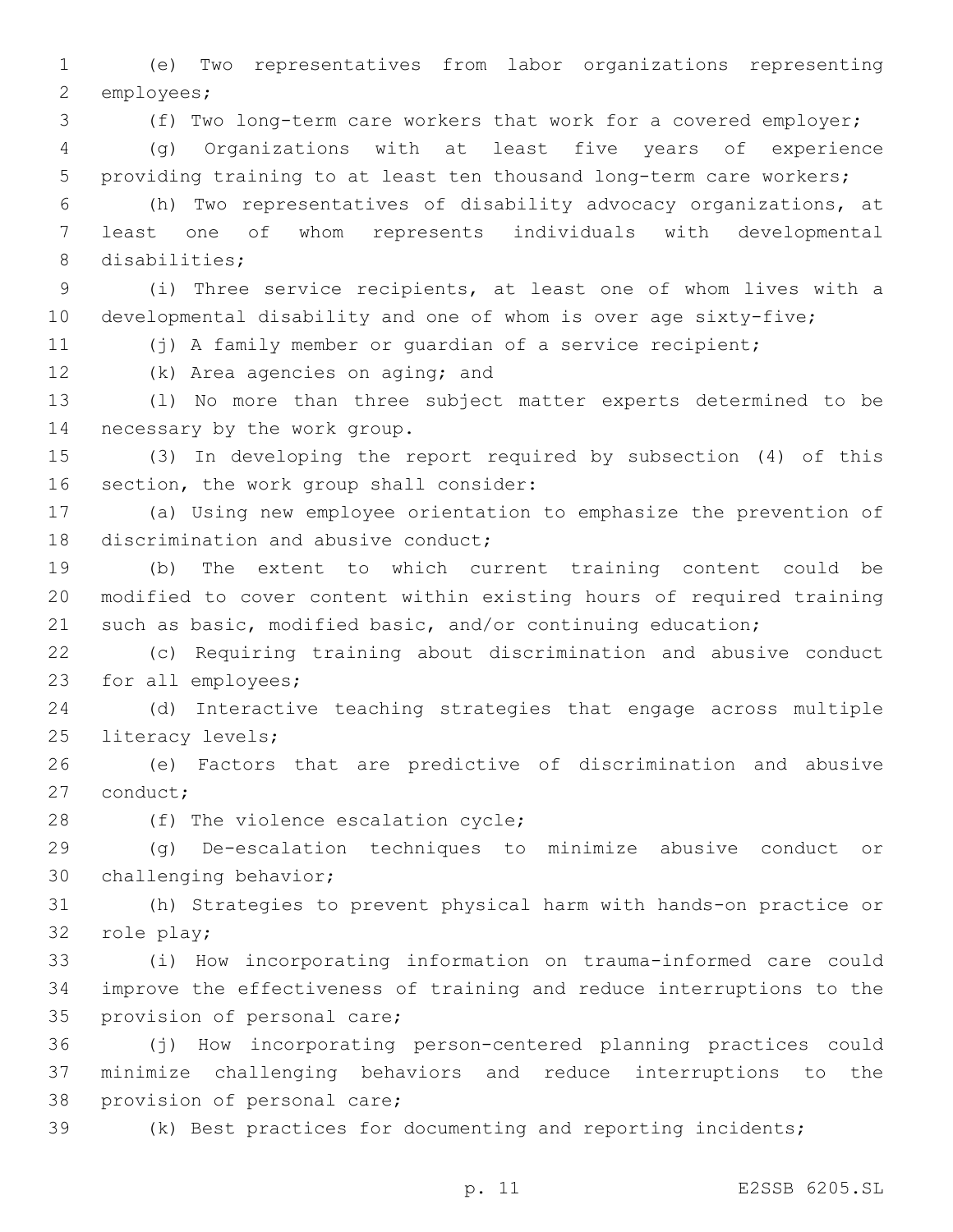(l) The debriefing process for affected employees following 2 violent acts;

 (m) Resources available to employees for coping with the effects 4 of violence;

 (n) Culturally competent peer-to-peer training for the prevention of discrimination and abusive conduct;6

 (o) Best practices for training service recipients on preventing 8 discrimination and abusive conduct in the home care setting;

 (p) Best practices for training direct supervisors on preventing and responding to reports of discrimination and abusive conduct in 11 the home care setting;

 (q) Recommended best practices for workplace safety committees referenced in section 4 of this act and recommended topics to be included in prevention plans required in section 4 of this act;

 (r) Other policy changes that will reduce discrimination and abusive conduct in the workplace and best prepare employees to work in environments where challenging behavior occurs; and

 (s) Other best practices from trainings developed in other states or for other industries to prevent discrimination and abusive conduct 20 in home care settings or the workplace.

 (4) By December 1, 2021, the work group must submit to the legislature a report with recommendations for training long-term care workers, agency supervisors, and service recipients in order to prevent discrimination and abusive conduct in the workplace, minimize challenging behaviors, and reduce interruptions to the provision of personal care. The report must also address issues regarding the continuation of collecting and reviewing data, the future role of the work group, and how the work group is measuring the efficacy of its recommendations. The report may inform the prevention plans required 30 in section 4 of this act.

 NEW SECTION. **Sec. 8.** (1) The department may conduct investigations to ensure compliance when information is obtained that a covered employer may be committing a violation under this chapter or in response to complaints from employees or employee representatives for the following requirements of this chapter:

 (a) A written policy as required by section 3 of this act that includes the minimum elements under section 3(2) of this act and is 38 updated annually;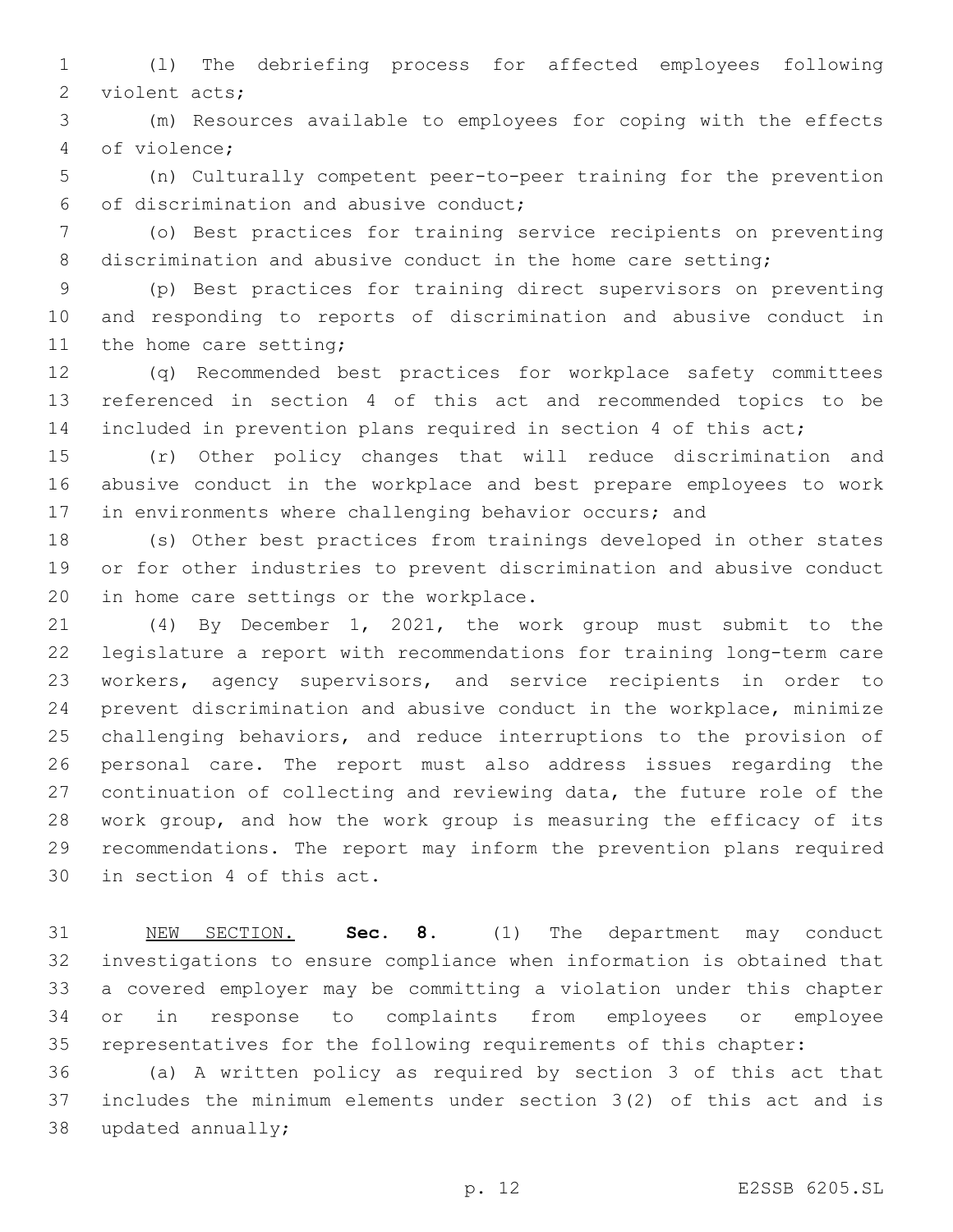(b) The written policy is provided to employees in accordance with section 3(1) (a) through (c) and (e) of this act;

 (c) A current plan as required by section 4 of this act that includes the minimum elements under section 4(2) of this act;

(d) The prior notice requirement under section 5(1) of this act;

 (e) The recordkeeping and retention requirements under section 6 7 of this act; and

 (f) The retaliation prohibition under section 5(4) of this act upon receipt of a complaint by an employee who believes that he or 10 she was subject to retaliation.

 (2) The department may prioritize investigations as needed to 12 allow for timely resolution.

 (3) Nothing in this chapter limits the department's ability to 14 investigate under any other authority.

 (4) Nothing in this chapter limits a worker's right to pursue 16 private legal action.

 (5) Nothing in this chapter authorizes the department to investigate individual allegations of harassment, abuse, or discrimination made by employees against recipients of care or other 20 individuals.

 (6) The department of social and health services and its agents shall not be liable for the acts or omissions of a covered employer 23 that are in violation of this chapter.

 (7) Covered employers shall not be liable for the acts or omissions of the department of social and health services or agents 26 thereof that are in violation of this chapter.

 (8) Failure of a covered employer to comply with the requirements under subsection (1)(a) though (e) of this section shall subject the covered employer to citation under chapter 49.17 RCW. Claims of retaliation under subsection (1)(f) of this section are subject to 31 the provisions of RCW 49.17.160.

 NEW SECTION. **Sec. 9.** If any provision of this act or its application to any person or circumstance is held invalid, the remainder of the act or the application of the provision to other persons or circumstances is not affected.

 NEW SECTION. **Sec. 10.** Sections 1 through 6 and 8 of this act constitute a new chapter in Title 49 RCW.